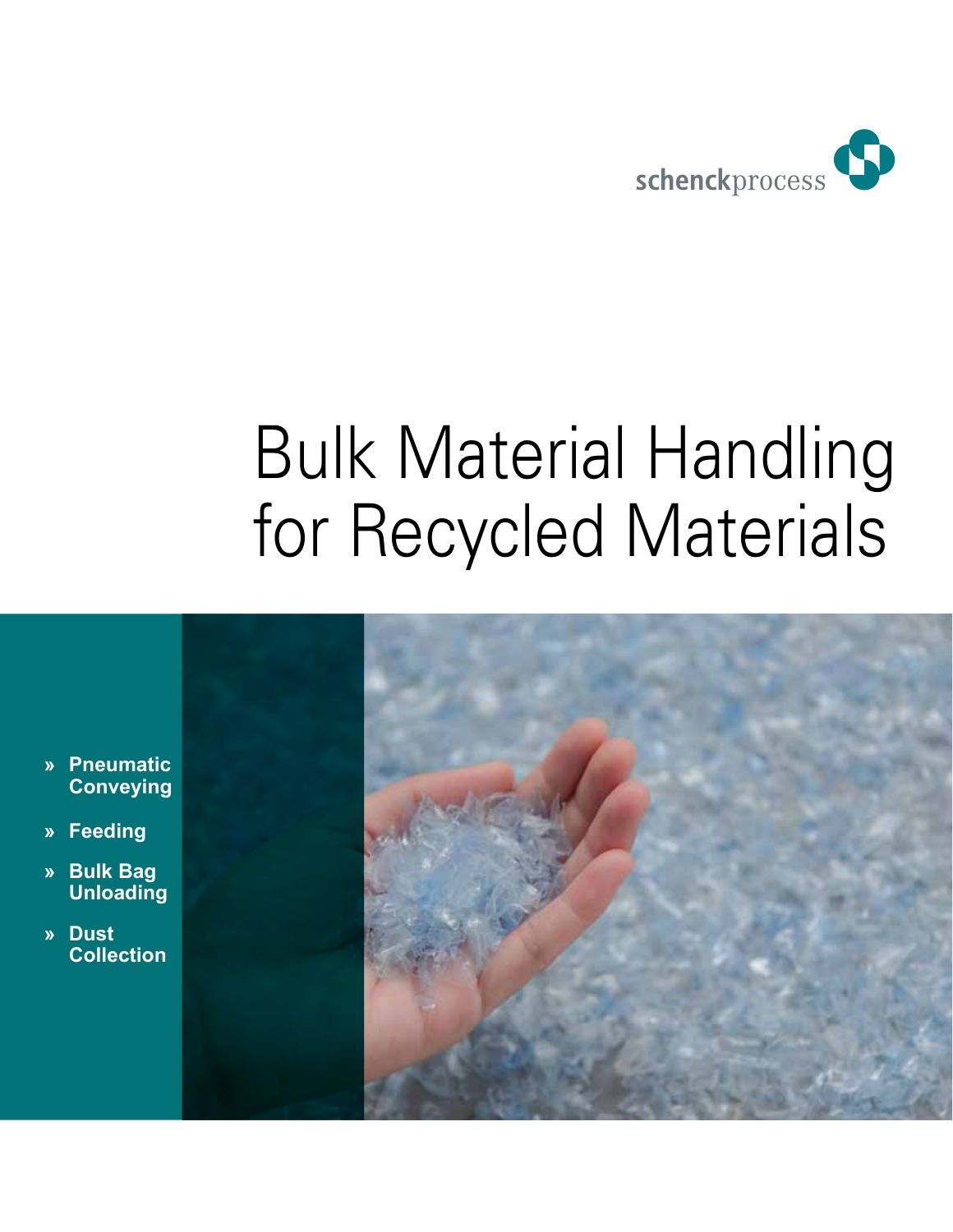## **Systems for the Recycling Industry**

Schenck Process has a long history of servicing and supporting companies in plastics and recycling industries. Recycling has quickly grown into a huge initiative for reducing waste going to the landfill and lowering the carbon footprint from producing virgin plastics.

The Schenck Process solution begins after initial separation of usable plastics from reject materials has taken place. Our systems can take the recyclable materials from grinding and classifying the plastics into the desired size all the way to the extrusion process and beyond.





#### **Pneumatic Conveying**

- Dilute or dense phase
- Handle explosive materials
- Convey to material storage in silos or work bins
- Systems for both abrasive and non-abrasive materials
- Cost effective solutions for conveying materials over long distances

# **AVR Filters (air vent round)**

Circled bodied pulse jet filter

- Bottom removal filters capable of handling heavy dust loads
- Designed for vacuum, pressure and combination vacuum/pressure bulk pneumatic receiving and dust collection systems
- Handles low air volumes and higher pressure applications

#### **Simplex Feeder**

- Modular loss-in-weight feeding system
- Optimized for light, fluffy materials such as flakes or fibers and other virgin or recycled materials
- Full stainless steel construction with internal agitation
- Design provides excellent mass flow characteristics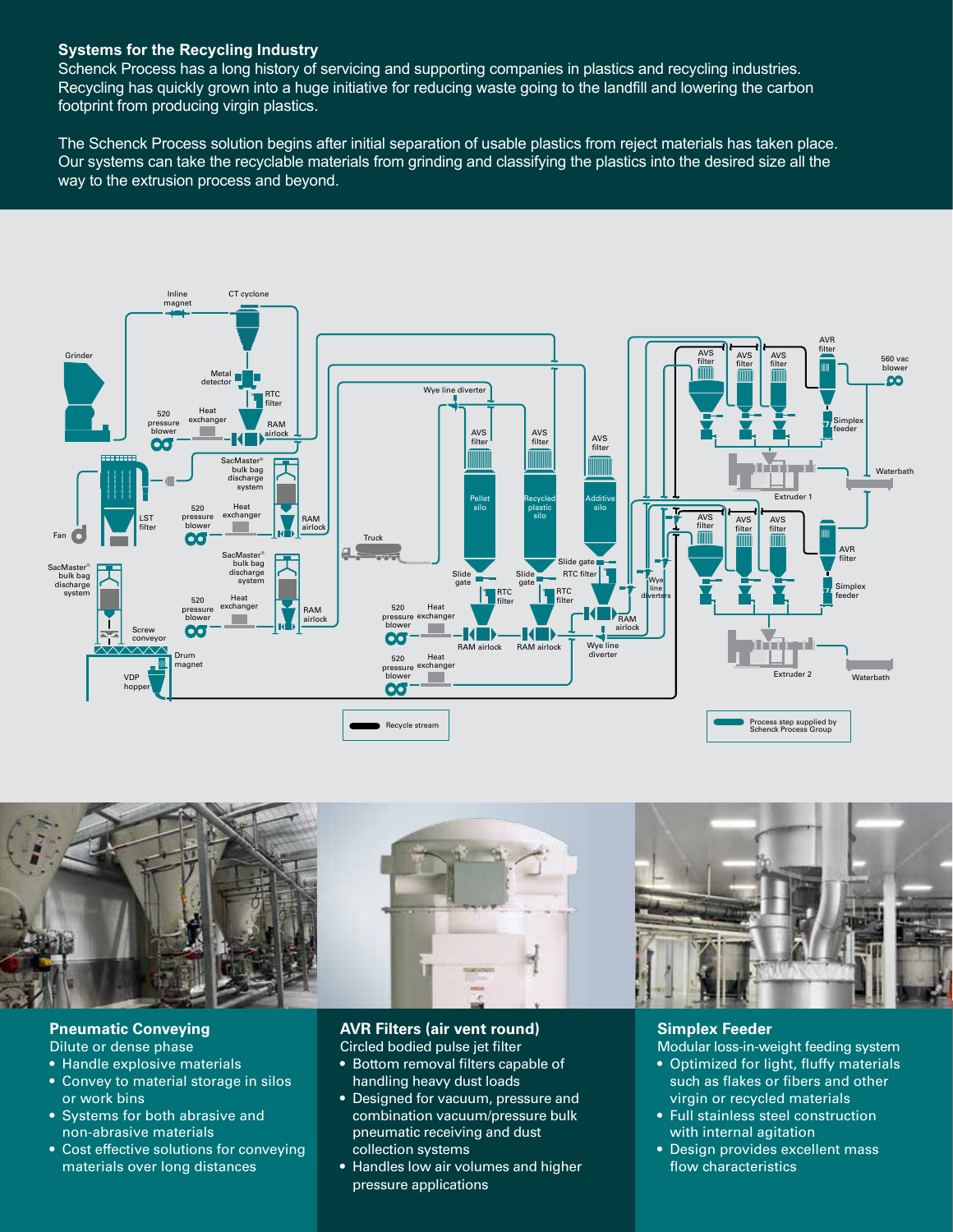With a full line of pneumatic transfer technologies Schenck Process can transfer the recycled plastics and other major and minor materials to the extruder. Utilizing our MechaTron® gravimetric feeding capabilities or Simplex Feeder which is designed for light, fluffy materials such as flakes, fibers, organic or inorganic, virgin or recycled materials, the options for feeding hard to handle materials to an extruder are endless. Once pelletizing is complete Schenck Process can pneumatically transfer the pellets to storage, packaging or bulk loadout stations. A full line of dust collection equipment is available for keeping your plant safe from harmful airborne materials.







### **Round Airlock Multi-Duty (RAM)**

- Universal airlock for rugged service
- Ideal for pressure or vacuum dilute phase conveying systems
- Offers a high degree of accuracy
- TS4 packing gland seal provides
- superior performance

#### **SacMaster® Bulk Bag Discharge System**

Bulk bag frame for full bag emptying

- Posi-flow agitation to eliminate material bridging and promote full bag emptying
- Two agitation and two pivoting paddles for full bag support
- Modular design for easy system customization and compatibility

### **Air Vent Square (AVS) Filter**

Typically used as a nuisance dust collector for heavy dustloads

- Side door access to bottom load filter media
- Suited for low headroom applications
- Compressed air dislodges captured dust from filter media